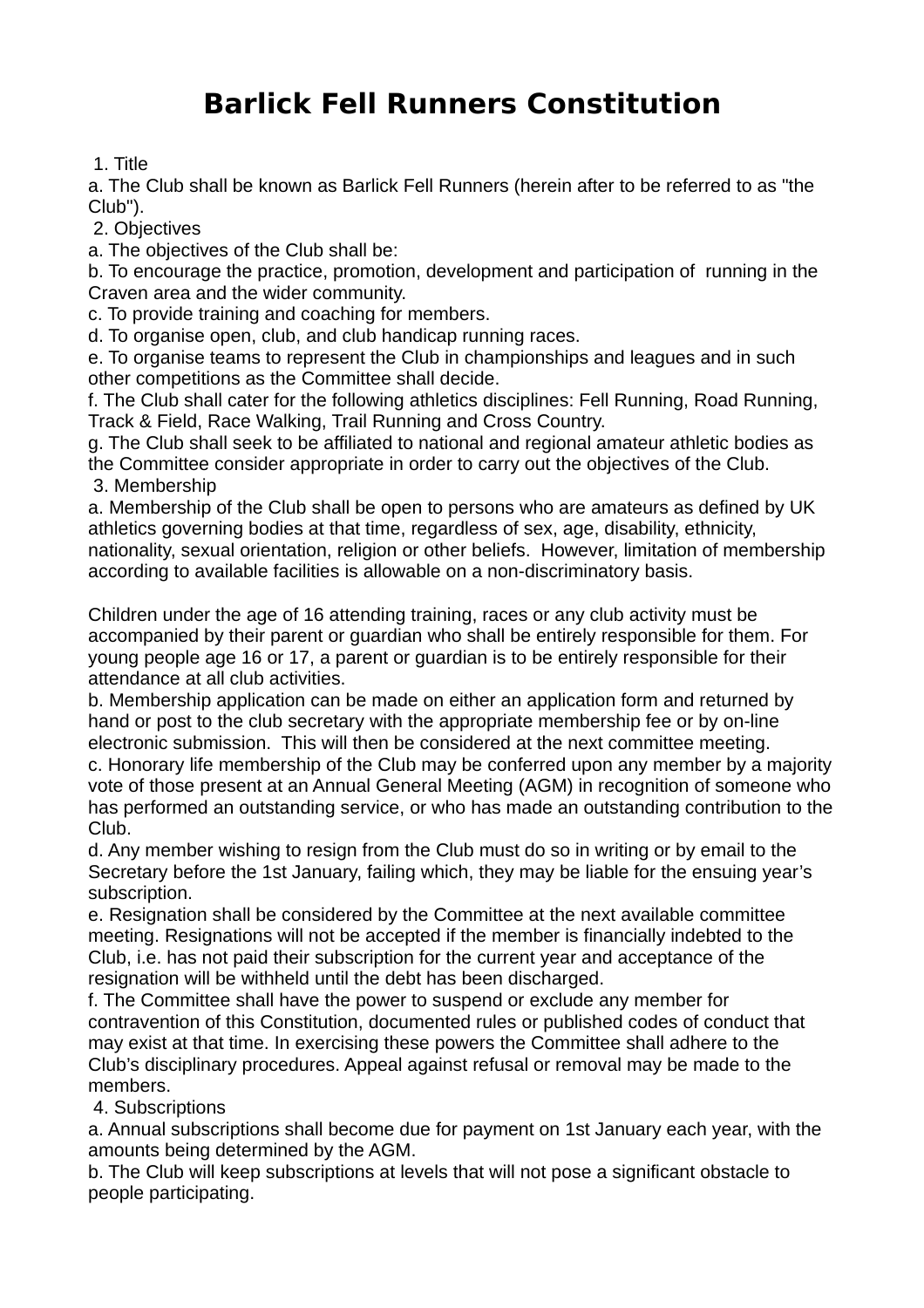c. Members joining after the 30 September shall be deemed to have paid their subscription for the following year.

d. Any member failing to make payment by 31st March shall cease to be entitled to the rights and privileges of membership and may be expelled provided that notice has been sent at least twice to the member's last known email address informing him/her of the proposed action.

5. Management

a. The management of the Club shall be vested in a Committee that shall consist of the Chairman, Treasurer and Secretary who shall be Officers of the Club together with a maximum of ten other members. None officers to be on committee. All the foregoing shall be elected at the AGM and remain in office until the conclusion of the AGM of the following year.

b. Four elected Committee members are required for a quorum for a Committee meeting to take place providing the Chairman or Secretary is also present.

c. The Committee shall have the power to fill vacancies if they arise and to co-opt members for particular projects, but co-opted members shall not have a Committee vote.

d. The Committee shall also have the power to establish any sub Committee deemed appropriate to assist in meeting the objectives of the Club, and to delegate to these sub Committees such duties as may be considered appropriate.

e. The Committee shall have the power to appoint individuals to perform specific duties on behalf of the Committee, and to delegate to those individuals such duties as they consider appropriate.

6. Annual General Meeting

a. The AGM shall be held in the month of December as dictated by the practical circumstances applicable at that time.

b. At the AGM the meeting will:

i Receive the annual report of the Secretary.

ii Receive the financial statements and the Treasurer's report.

iii Elect the officers and the Committee for the ensuing year.

iv Consider any amendment to the constitution of which due notice has been given to all members. Any proposed change to the constitution must be received by the Secretary at least 14 days preceding the meeting in order that all members shall have sufficient notice of the proposal.

v Transact any other notified business.

c. At least 21 days notice shall be given to members of the date, venue and agenda items for the AGM.

d. All registered members of the Club at the meeting who are aged 18 years or more shall have one vote. In the case of an equality of votes the Chairman will have a second, casting vote. Voting shall be by a show of hands except where the Chairman decides voting shall be by ballot.

7. Extra-Ordinary General Meeting

a. An EGM may be called by the Committee to discuss changes to the Constitution and Rules or any other Club business too urgent to wait for the AGM.

b. An AGM must be called if 25% of voting members so petition the Secretary in writing. c. Three weeks notice of an EGM must be given to the all members by email or in writing together with the motion/s to be discussed. No other business shall be conducted.

d. Procedures for voting shall be as used for the AGM.

8. Finance

a. The financial year of the Club shall end on 31st December.

b. All funds belonging to the Club shall be deposited with a bank or building society in accounts that shall carry the Club title. All accounts shall operate on two signatories, one of whom will be the Treasurer and the other either the Chairman or Secretary.